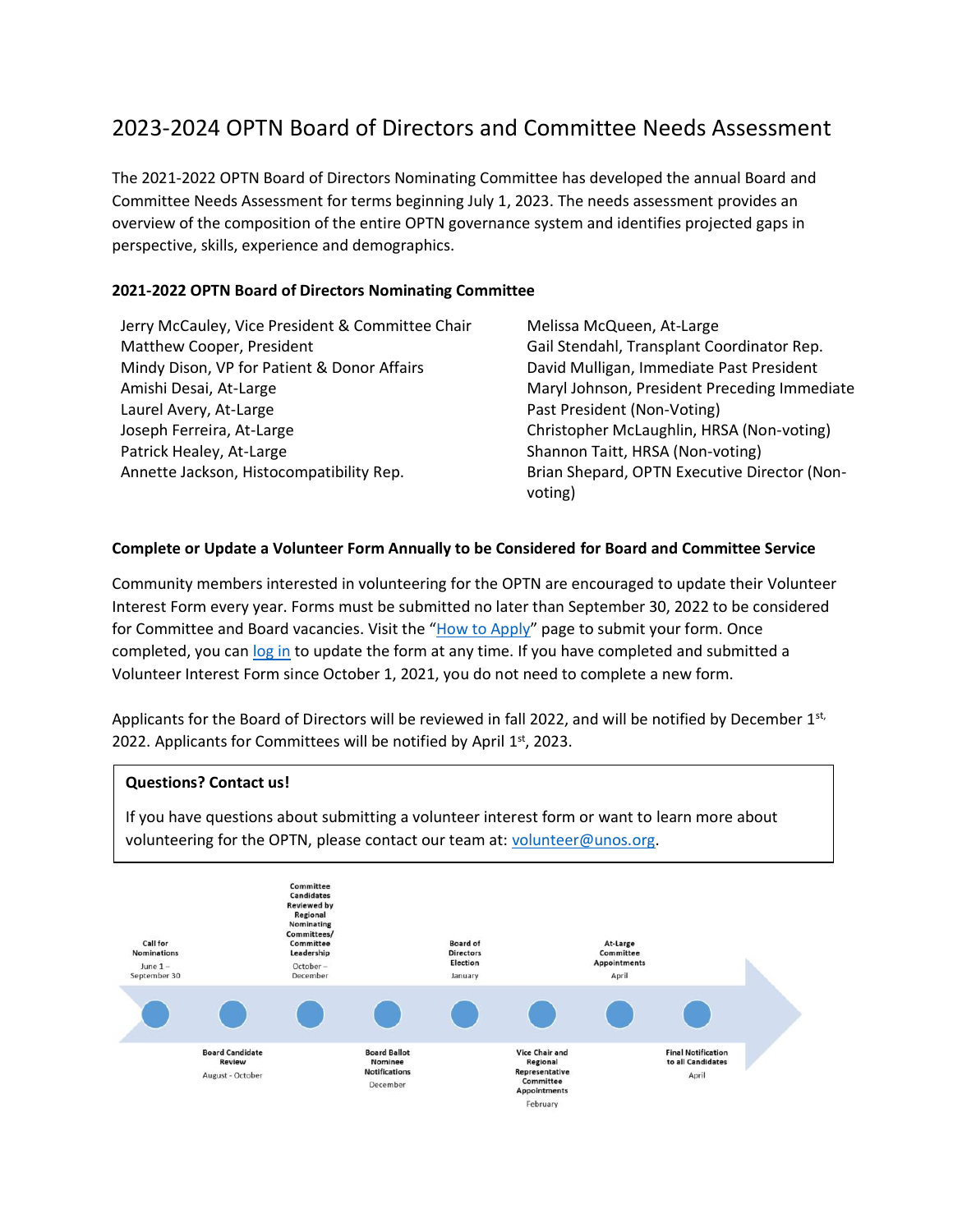# Board of Directors Needs Assessment & Vacancies

# Service on the Board

The Board establishes and maintains transplant policies and bylaws that govern the OPTN. Board members also provide guidance to the OPTN by contributing to its strategic focus, effectiveness, and financial sustainability, as well as serving as ambassadors for the OPTN.

The Committee identified the following needs by reviewing overall demographics of the individuals who are continuing their term on the Board in 2023 and those advancing to the Board from the Associate Councillor position.

# Desired Qualities

The OPTN Nominating Committee is seeking applicants with the following qualities:

- 1. **Respect for others** and a history of collaboration with colleagues and community members
- 2. **Passion for the cause** of organ donation and transplantation
- 3. **Demonstrated commitment** to the OPTN and/or the donation and transplantation community

Directors have duties of care, loyalty, and obedience to the Board. The Nominating Committee is also seeking applicants with a strong governance mindset and understanding of fiduciary responsibilities.

# Identified Board Needs and Disparities

**For all positions, the Nominating Committee is seeking candidates that bring increased racial and ethnic diversity as well as a gender balance to the Board of Directors.**

The Committee seeks a balance between profession, perspective, and area of expertise:

- Increase in clinical expertise in liver and kidney donation and transplantation
- Increase in transplant administrator representation
- Increase in representation from donor families

The following perspectives and skill sets were identified as needs by the OPTN Nominating Committee:

- Information technology: technology strategy, EHR/EMR integration, Web APIs or FHIR, mobile computing, cloud computing, information management, Software as a Service (SaaS), information analytics and visualization
- Legal and risk management: corporate governance and/or regulatory compliance
- Governance and leadership: previous fiduciary board experience; corporate and/or nonprofit governance
- Banking and finance, particularly healthcare finance
- Public health, including community health and health equity
- Experience building and supporting diversity, equity, and inclusion efforts

## Vacancies

The following positions are open as contested ballot seats for the 2023-2024 Board of Directors.

- Vice President (President-Elect)
- Treasurer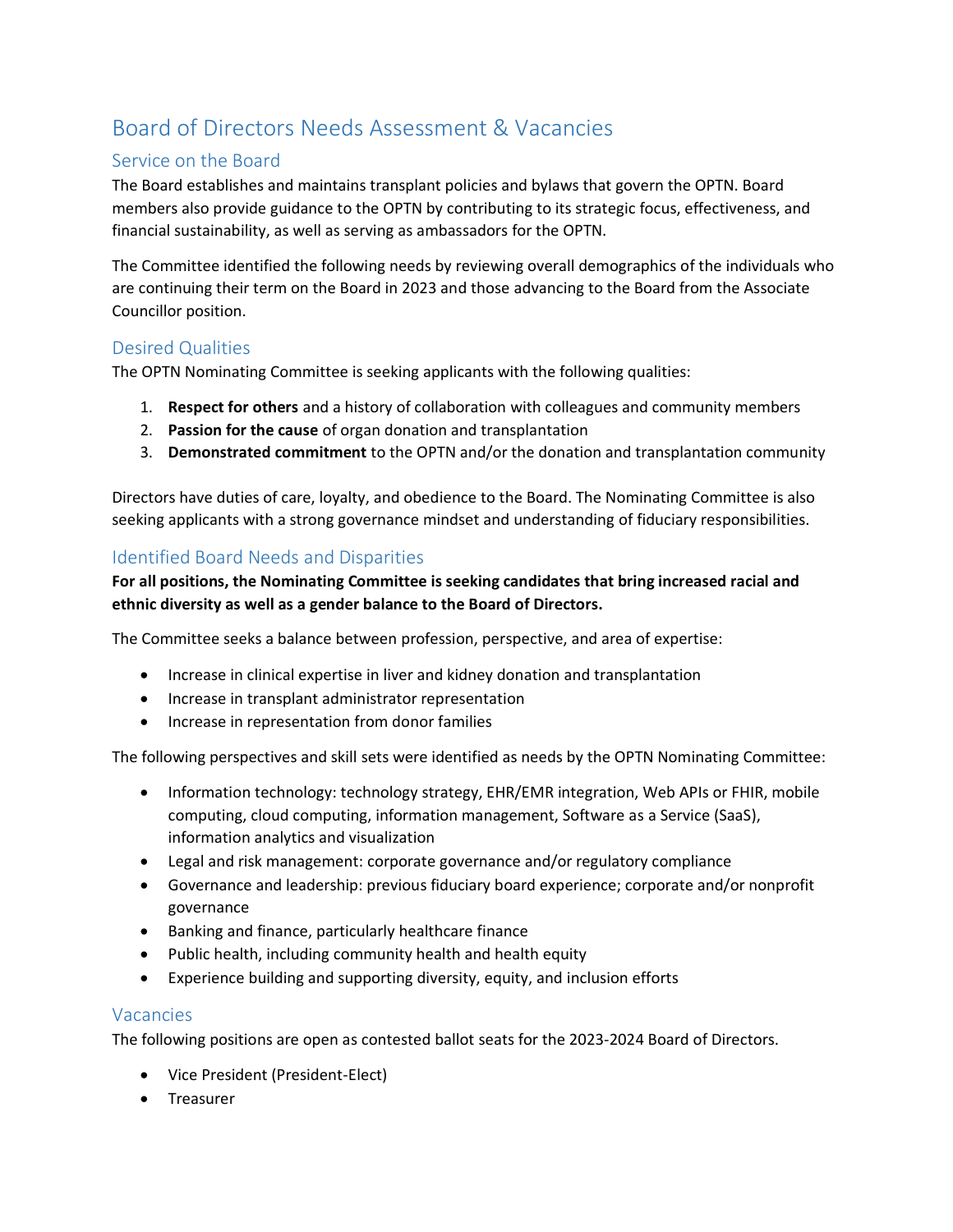- Minority Transplant Professional Representative
- 4 At-Large (Including Patient and Donor Affairs Representatives)

*Note: The category of At-Large positions will vary depending on selections for officers and uncontested ballot positions in order to meet composition requirements outlined in the Final Rule and OPTN Bylaws.*

The following positions will be filled as uncontested ballot seats for the 2023-2024 Board of Directors:

- Medical/Scientific Society Representative: Histocompatibility (ASHI or CAP)
- Medical/Scientific Society Representative: NATCO
- Medical/Scientific Society Representative: AOPO
- Region 1 Councillor
- Region 2 Councillor
- Region 7 Councillor
- Region 8 Councillor
- Region 10 Councillor
- Region 11 Councillor

## Nominee Selection

Individuals may apply for service to the Board of Directors through three primary pathways:

- 1. Through the Board's Nominating Committee: The Board Nominating Committee selects nominees for Officers, At Large, and Patient & Donor Affairs/General Public positions. These nominees compete in the national election on contested ballot positions.
- 2. Through a Regional Nominating Committee: each OPTN Region's Nominating Committee selects nominees to participate in a regional election for Associate Regional Councillor/Regional Councillor-Elect. Associate Councillors first serve a two-year term on the Membership and Professional Standards Committee (MPSC). Associate Councillors then participate in the Board of Directors election on an uncontested ballot for a two-year term as Regional Councillor to the Board of Directors.
- 3. Through a Medical/Scientific Society: Select professional transplantation societies provide a nominee from their membership to participate in the national membership election on an uncontested ballot.
	- The American Society of Transplantation (AST)
	- The American Society of Transplant Surgeons (ASTS)
	- The Association of Organ Procurement Organizations (AOPO)
	- The American Society for Histocompatibility & Immunogenetics (ASHI) or The College of American Pathologists (CAP)
	- NATCO, the Organization for Donation and Transplant Professionals

# Participation Requirements

As a condition of service, Board members must sign an [OPTN attestation document](https://rcunos.unos.org/surveys/?s=KJR9M38JCK) annually. All Board and committee volunteers must sign the [OPTN conflicts of interest and confidentiality agreement](https://rcunos.unos.org/surveys/?s=K7T8CW3KN4)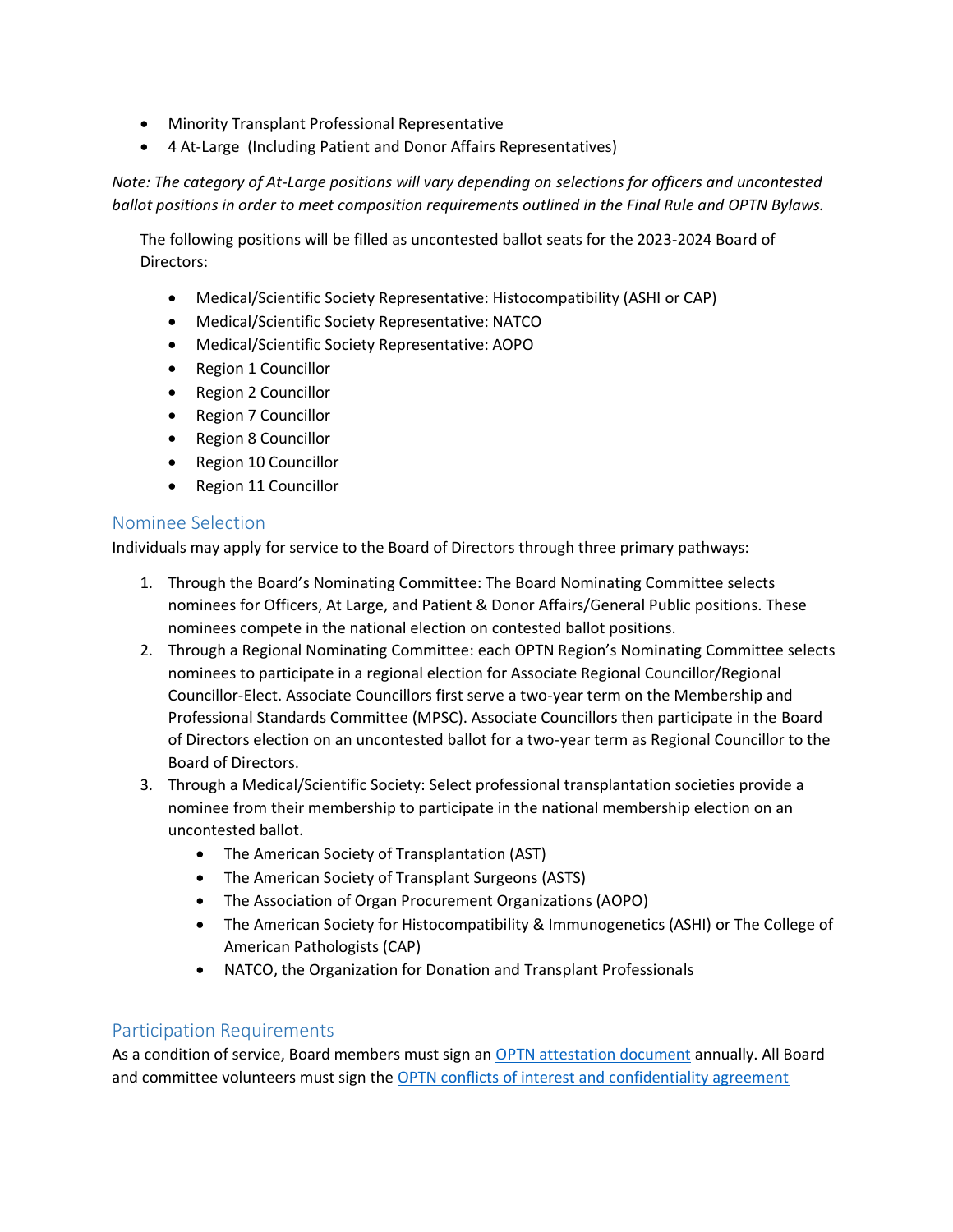annually. Read more details about participation requirements for Board of Directors and committee volunteer service on the [OPTN's Get Involv](https://optn.transplant.hrsa.gov/members/get-involved/)ed page.

## Terms

All terms for this cycle will begin July 1, 2023.

- The Vice President/President-Elect will serve a one-year term as VP, a one-year term as President, and a one-year term as Immediate Past President.
- Board officers, including the Vice President for Patient & Donor Affairs, serve two year terms.
- At-Large Representatives and Regional Councillors serve two year terms.
- Patient & Donor Affairs Representatives serve three year terms.

# Board Composition

The OPTN is required by Federal regulation [\(42 C.F.R. §121.3\)](https://www.ecfr.gov/cgi-bin/text-idx?SID=bb60e0a7222f4086a88c31211cac77d1&mc=true&node=pt42.1.121&rgn=div5#se42.1.121_13) to meet certain composition requirements for the Board. The Board must include:

- … approximately 50% transplant surgeons or physicians. *In addition to this regulatory requirement, the Nominating Committee seeks to balance this population evenly between surgeons and physicians.*
- …at least 25% transplant candidates, recipients, organ donors and family members. This group should represent the diversity of the population of transplant candidates, recipients, organ donors and family members.
- …representatives of OPOs, transplant hospitals, voluntary health organizations, transplant coordinators, histocompatibility professionals, non-physician transplant professionals, and the general public.

The [OPTN Bylaws Article 2.1](https://optn.transplant.hrsa.gov/media/lgbbmahi/optn_bylaws.pdf) contains additional composition requirements for the Board of Directors.

# Committee Needs Assessment & Vacancies

# Committee Structure

Federal regulation [\(42 C.F.R. §121.3\)](https://www.ecfr.gov/cgi-bin/text-idx?SID=bb60e0a7222f4086a88c31211cac77d1&mc=true&node=pt42.1.121&rgn=div5#se42.1.121_13) states that the Board of Directors shall establish other committees as necessary to perform the duties of the OPTN. Final Rule requirements pertaining to the structure of the Committees include representation by:

- Transplant hospitals
- Transplant coordinators
- OPOs
- At least one transplant candidate, recipient, organ donor, or family member

Committees will, to the extent practical, include racial and gender representation reflecting the diversity of the population of transplant candidates, transplant recipients, organ donors and family members served by the OPTN.

The OPTN [Bylaws](https://optn.transplant.hrsa.gov/media/1201/optn_bylaws.pdf) also contain composition requirements for the Committees:

• At least one representative from each OPT[N Region](https://optn.transplant.hrsa.gov/members/regions/)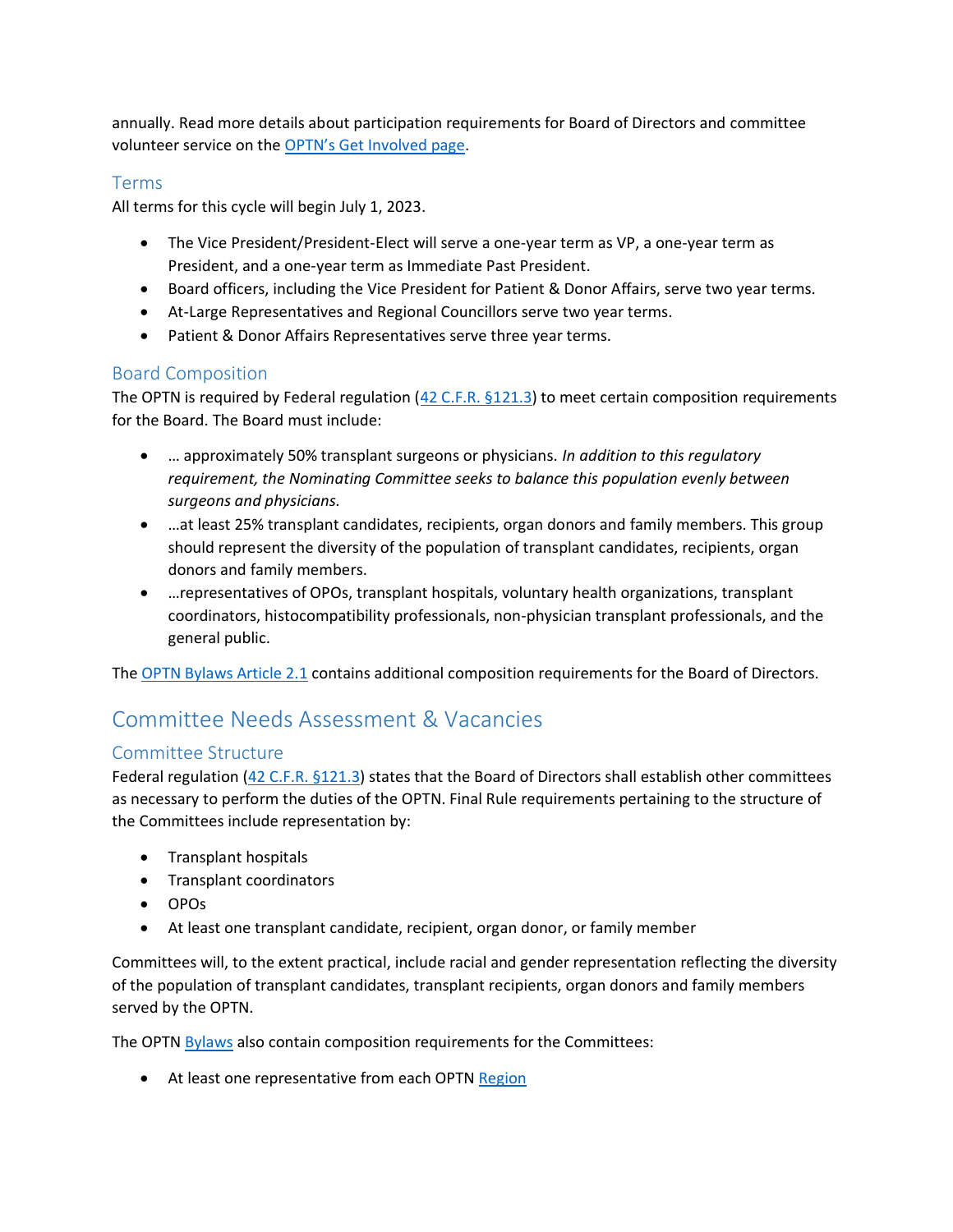• Representatives from transplant hospitals, OPOs, transplant coordinators, transplant candidates, recipients, donors, or their family members

# 2023-2024 Identified Committee Needs and Disparities

The OPTN Nominating Committee met in April 2022 to identify the needs for the 2023-2024 Committees. The Nominating Committee identified needs by reviewing aggregate demographic data of the 2023-2024 OPTN volunteers. They compared that data to the demographics data from the transplant waiting list population as well as regional populations. When identifying needs and disparities, the Nominating Committee also considered regulatory requirements, including the Final Rule and OPTN Bylaws.

- **Regions:** The Nominating Committee recommends that the Regional Nominating committees consider the historic rotation of previous regional members to ensure that, where practical, there is fair representation from diverse centers in each region.
- **Gender:** The Nominating Committee examined the gender representation on committees beginning July 1, 2023. The Committee noted that as of July 1, 2022, committee composition is 52% female and 46% male. The Nominating Committee recommends that committee leadership and regional nominating committees continue to strive for gender balance.
- **Race and Ethnicity:** The Final Rule requires OPTN committees to reflect the racial and ethnic diversity among transplant candidates, recipients, organ donors and family members as much as practicable [\(42 C.F.R. §121.3\)](https://www.ecfr.gov/cgi-bin/text-idx?SID=bb60e0a7222f4086a88c31211cac77d1&mc=true&node=pt42.1.121&rgn=div5#se42.1.121_13). The committees have increased representation from racial and ethnic minorities in recent years. Committees were 81% Caucasian in 2016-2017. The data for the committees as of July 1, 2022 show a 61% Caucasian representation. The Nominating Committee recommends that committee leadership and regional nominating committees increase racial representation to reflect the diversity of those served by the OPTN.
- **Professional Perspectives:** The Nominating Committee recommends that committees and regions continue to strive for a balance of both surgeons and physicians. Committees should continue to seek members with pediatric expertise. Non organ-specific committees should seek a balance of representation from all organs. It was noted that each committee must include representation by a transplant coordinator, an OPO representative, and patient, donor, and family representatives.
- **Patient and Donor Representation:** The Nominating Committee recommends a continued balance of patient, donor, and family perspectives across the committees. Additionally, regional nominating committees and committee leadership should seek patient and donor representatives from minority populations.
- **First Time Committee Members:** The Nominating Committee recommends that committees and regions continue to seek a balance between engaging new talent and expertise and retaining historical, institutional, and operational knowledge.

# Selection Process

The OPTN Vice President/President-Elect appoints incoming committee members to fill open positions. Each committee with openings will review Volunteer Interest Forms and make recommendations to the OPTN Vice President. Regional nominating committees will make recommendations to the OPTN Vice President for regional representative vacancies. To learn more, visit the [OPTN website.](https://optn.transplant.hrsa.gov/members/get-involved/how-to-volunteer-appointment/)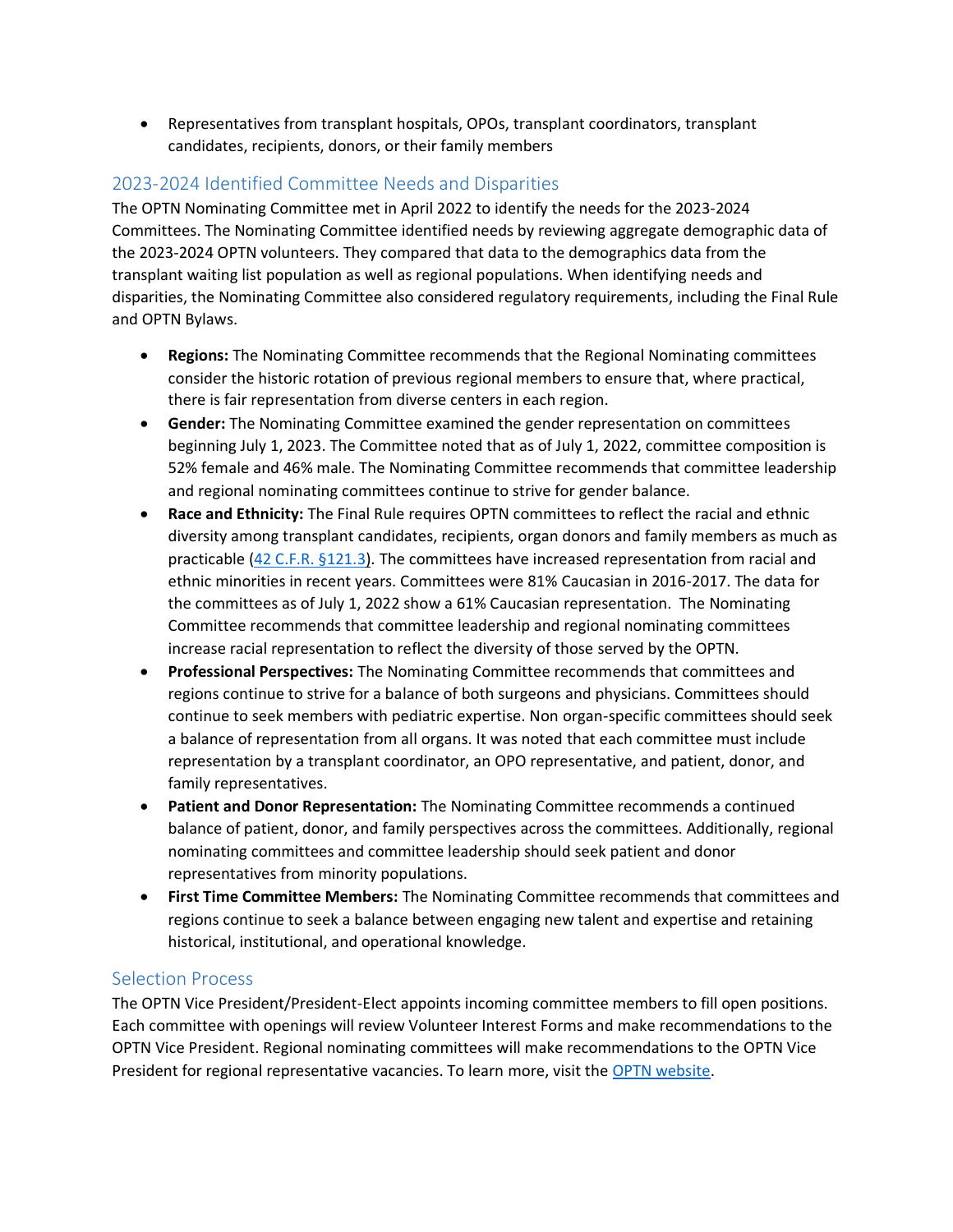# Vacancies

The term for these positions are July 1, 2023-June 30, 2026 unless otherwise noted. Visit th[e OPTN website](https://optn.transplant.hrsa.gov/members/committees/) to learn more about individual committees.

### Ad Hoc Disease Transmission Advisory Committee

The Ad Hoc Disease Transmission Advisory Committee (DTAC) meets monthly via web conference and twice a year in-person. The DTAC meets for additional web conferences for case review as needed.

Open positions:

• At large (4)

The Committee is seeking:

- Transplant coordinator
- Patient and donor affairs representative
- Pathologist
- Infectious disease specialist

### Ad Hoc International Relations Committee

The Ad Hoc International Relations Committee (AHIRC) meets quarterly via web conference. The AHIRC does not meet in-person.

Open positions:

• At large (3)

The Committee is seeking:

- Professionals with experience with non-U.S. citizen/non-U.S. resident populations (social worker, transplant administrator, independent living donor advocate, or OPO executive)
- Professional immigration legal/risk management experience
- MD or DO, pediatric liver or pediatric kidney surgeon or physician
- Living donor

#### Data Advisory Committee

The Data Advisory Committee meets monthly via web conference and twice a year in-person

Open positions:

• At large (8)

- OPO, director of quality
- Transplant coordinator, clinical database experience
- Transplant administrator, quality/process improvement experience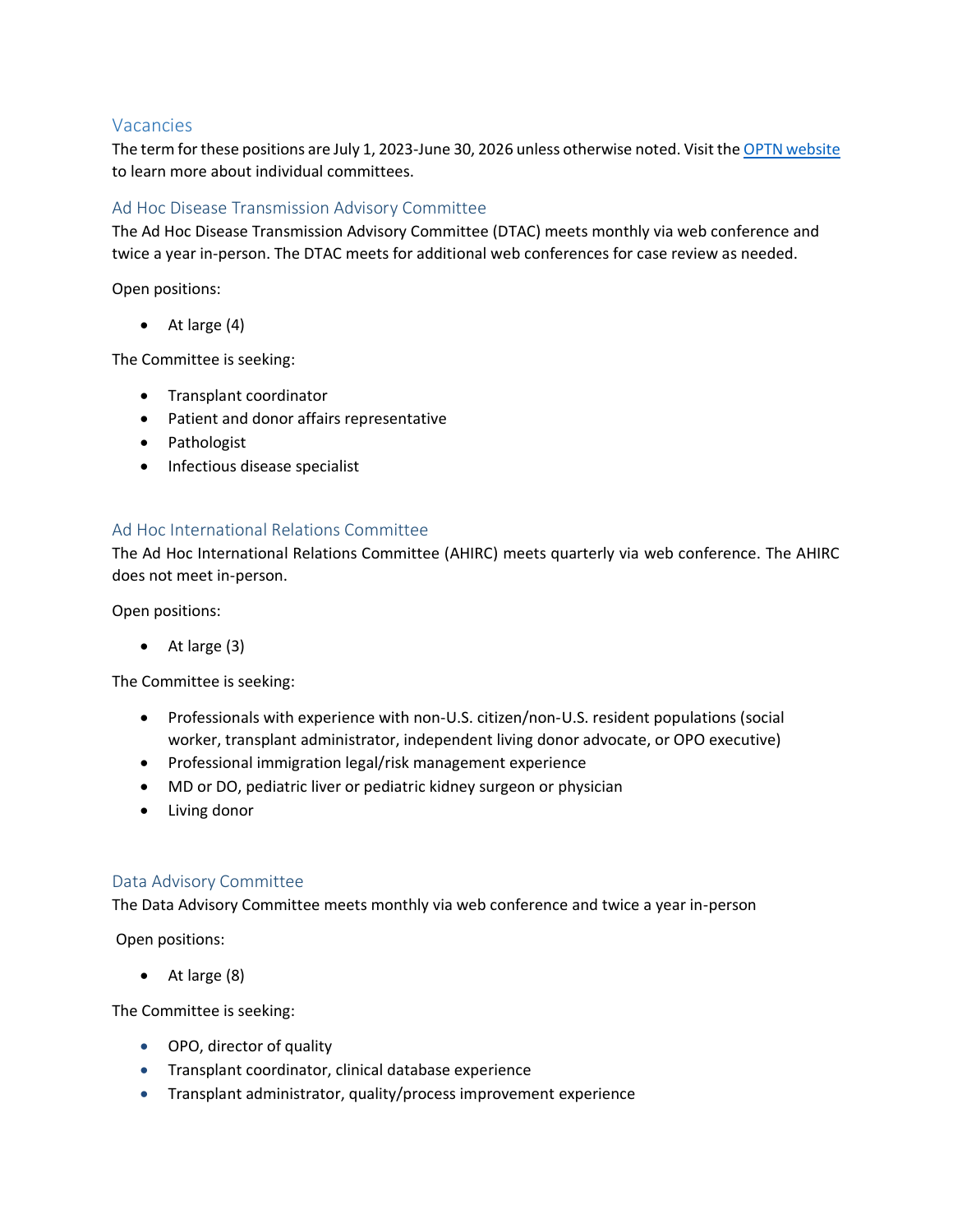- Data quality analyst
- Quality assurance/performance improvement professional
- MD or DO, hepatology or nephrology
- Epidemiologist, research experience
- Patient and Donor Affairs Representatives: transplant candidates, recipients, organ donors, or families

## Ethics Committee

The Ethics Committee meets monthly via web conference and twice a year in-person.

Open positions:

- Vice Chair
- Region 1 representative
- Region 2 representative
- Region 11 representative
- At large (2)

The Committee is seeking:

- Transplant coordinator
- Ethicist/professor
- Bioethics professor
- Liver transplant surgeon
- Thoracic expertise
- Pediatric expertise
- Individuals with strong writing skills/publications

#### Heart Transplantation Committee

The Heart Transplantation Committee meets monthly via web conference and twice a year in-person.

Open positions:

- Region 2 representative
- Region 10 representative
- Region 11 representative
- At large (2)

- OPO representative
- Heart transplant coordinator
- MD or DO, cardiac critical care
- Heart transplant surgeon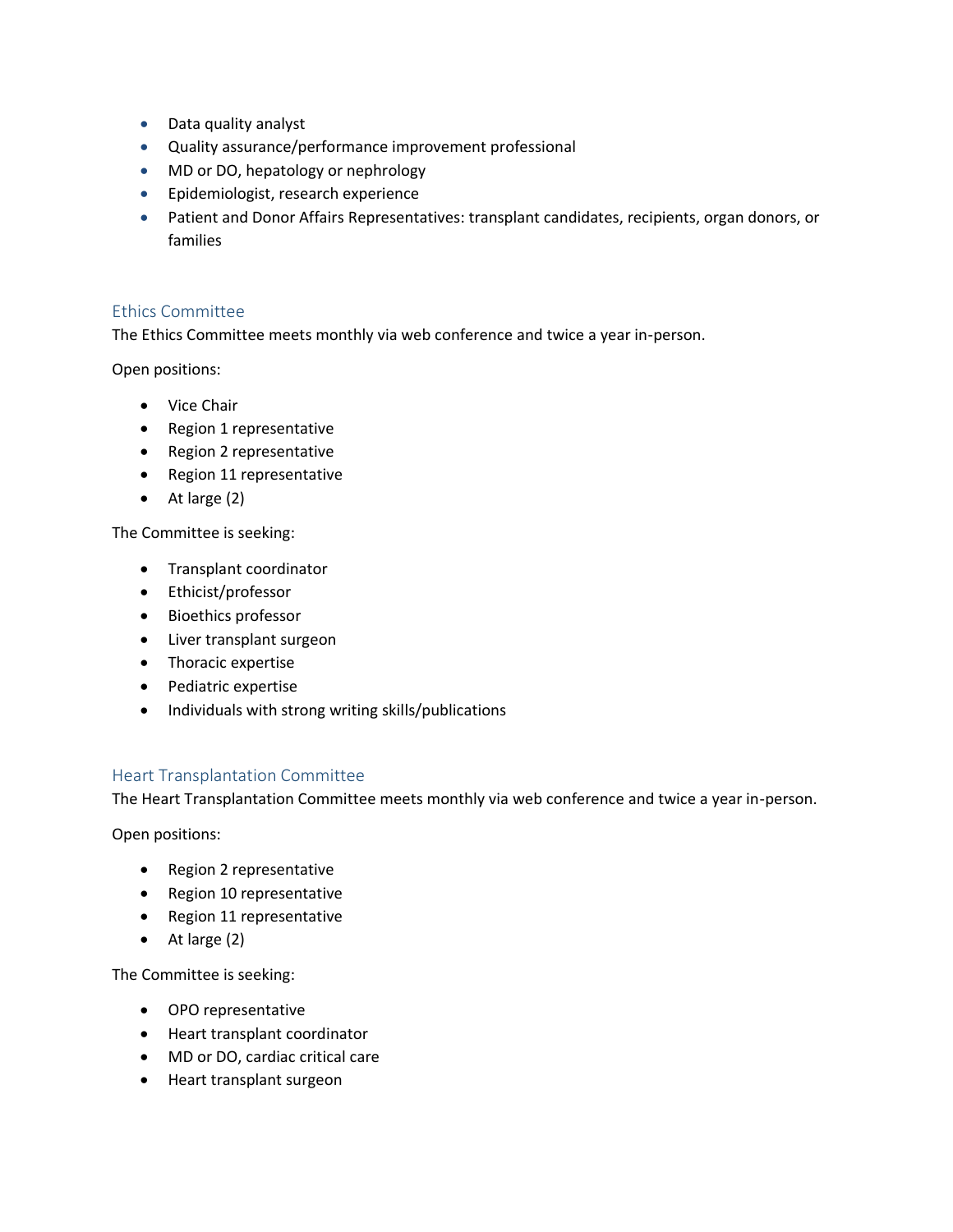# Histocompatibility Committee

This Histocompatibility Committee meets monthly via web conference and twice a year in-person.

Open positions:

- Region 3 representative
- Region 4 representative
- Region 9 representative
- Region 10 representative
- At large (3)

The Committee is seeking:

- Histocompatibility laboratory representatives
- OPO representative, histocompatibility experience
- Transplant coordinator, histocompatibility experience
- Patient and Donor Affairs Representatives: transplant candidates, recipients, organ donors, or families

## Kidney Transplantation Committee

The Kidney Transplantation Committee meets monthly via web conference and twice a year in-person.

Open positions:

- Vice Chair
- Region 3 representative
- Region 7 representative
- Region 9 representative
- Region 10 representative
- Region 11 representative
- At large (1)

The Committee is seeking:

- OPO representative
- Kidney transplant surgeon
- Nephrologists
- Kidney Paired Donation experience
- Patient and Donor Affairs Representative: transplant candidates, recipients, organ donors, or families

## Liver and Intestinal Organ Transplantation Committee

The Liver and Intestinal Organ Transplantation Committee meets monthly via web conference and twice a year in-person.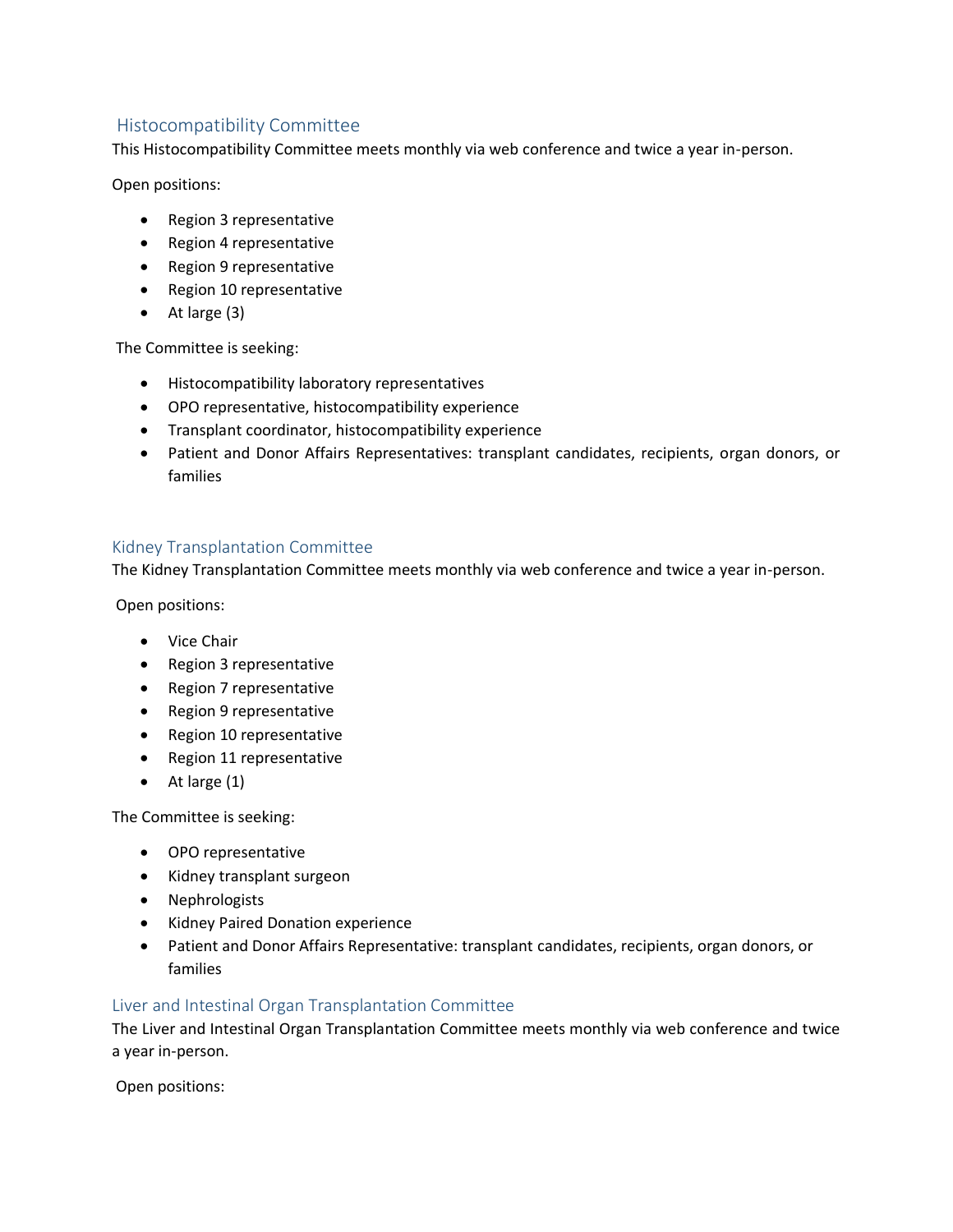- Vice Chair
- Region 1 representative
- Region 2 representative
- Region 4 representative
- Region 5 representative
- Region 7 representative
- Region 8 representative
- At large (2)

- Patient and Donor Affairs Representatives: transplant candidates, recipients, organ donors, or families
- MD or DO, pediatric liver and intestine surgeon or physician
- OPO executive/director
- Clinician with statistical modeling experience

#### Living Donor Committee

The Living Donor Committee meets monthly via web conference and twice a year in-person.

Open positions:

- Region 3 representative
- Region 8 representative
- Region 10 representative
- At large (1)

The Committee is seeking:

- Living donors (interest in uterus donor)
- Nephrologist, living donor
- Social worker/independent living donor advocate
- Living donor transplant coordinator

#### Lung Transplantation Committee

The Lung Transplantation Committee meets monthly via web conference and twice a year in-person.

- Region 1 representative
- Region 3 representative
- Region 6 representative
- Region 10 representative
- Region 11 representative
- At large (2)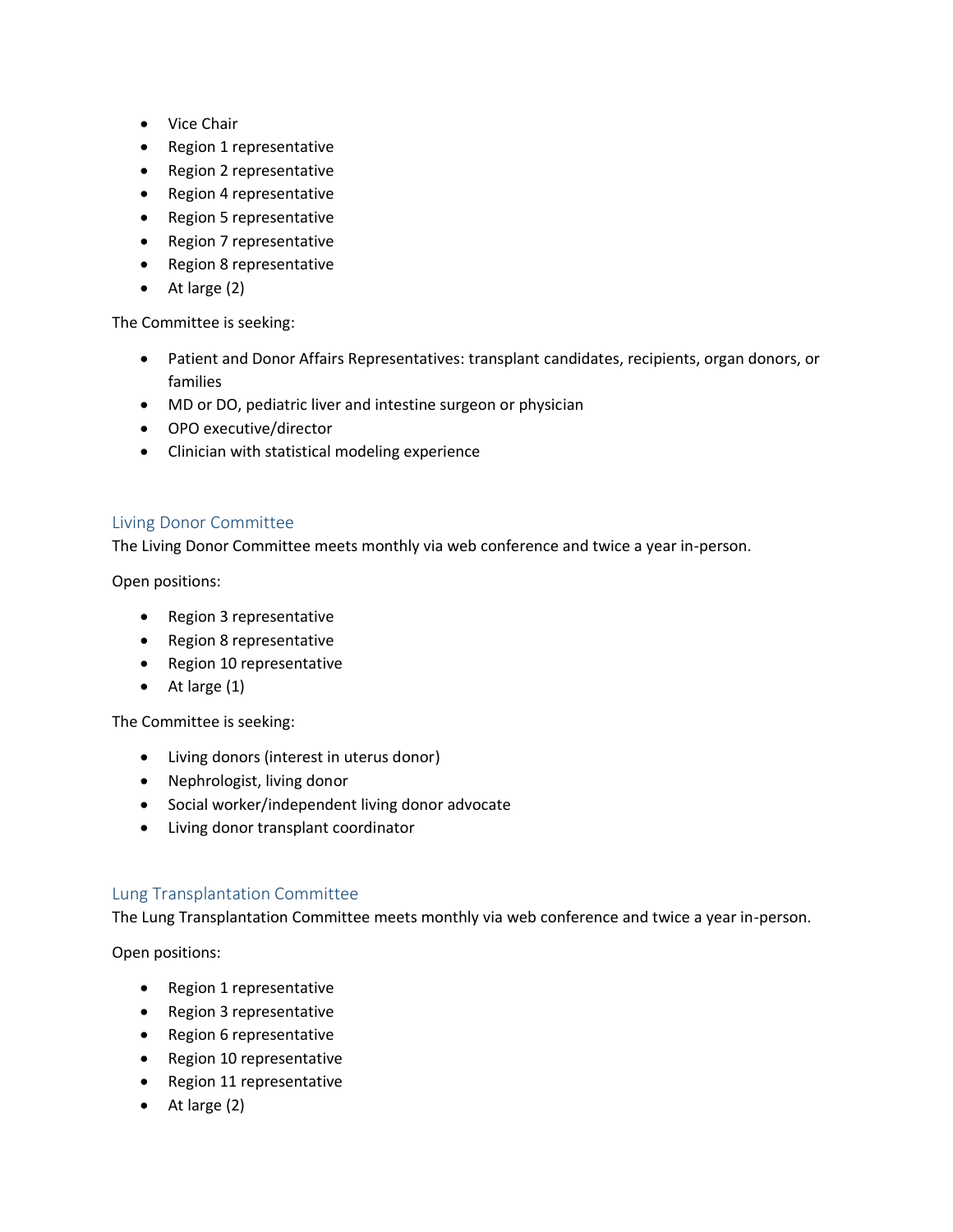- Patient and Donor Affairs Representatives: transplant candidates, recipients, organ donors, or families
- MD or DO, pediatric lung surgeon or physician
- Pulmonologist

## Membership & Professional Standards Committee

The Membership and Professional Standards Committee (MPSC) meets in-person at least three times a year for three days each, usually in Chicago. Additionally, it will hold 8-10 two-hour conference calls. Committee members will also be assigned to ad-hoc subcommittees that may meet by conference call 6- 7 times per year. The MPSC may also have 1-2 special in person meetings over the course of the year.

Each Committee member is responsible for conducting peer evaluation activities. Cases must be reviewed within the specified time limit, which could range from 1 day to 2 weeks depending on the issue. Members will receive 65-100 cases annually to review. These case reviews, along with preparation for meetings, may require up to four hours of work per week.

Open positions:

- Vice chair
- Region 1 representative
- Region 2 representative
- Region 7 representative
- Region 8 representative
- Region 10 representative
- Region 11 representative
- At large  $(13)$

The Committee is seeking:

- Transplant administrator (1)
- Histocompatibility laboratory director (2)
- OPO director (1)
- OPO quality leader (1)
- Physician kidney (3)\*
- Physician liver  $(1)^*$
- Surgeon abdominal (kidney, liver, pancreas, intestine) (4)\*
- Surgeon heart (1)
- Anesthesiologist (1)
- Infectious disease (1)

*\* Need pediatric representation*

#### Minority Affairs Committee

The Minority Affairs Committee meets monthly via web conference and twice a year in-person.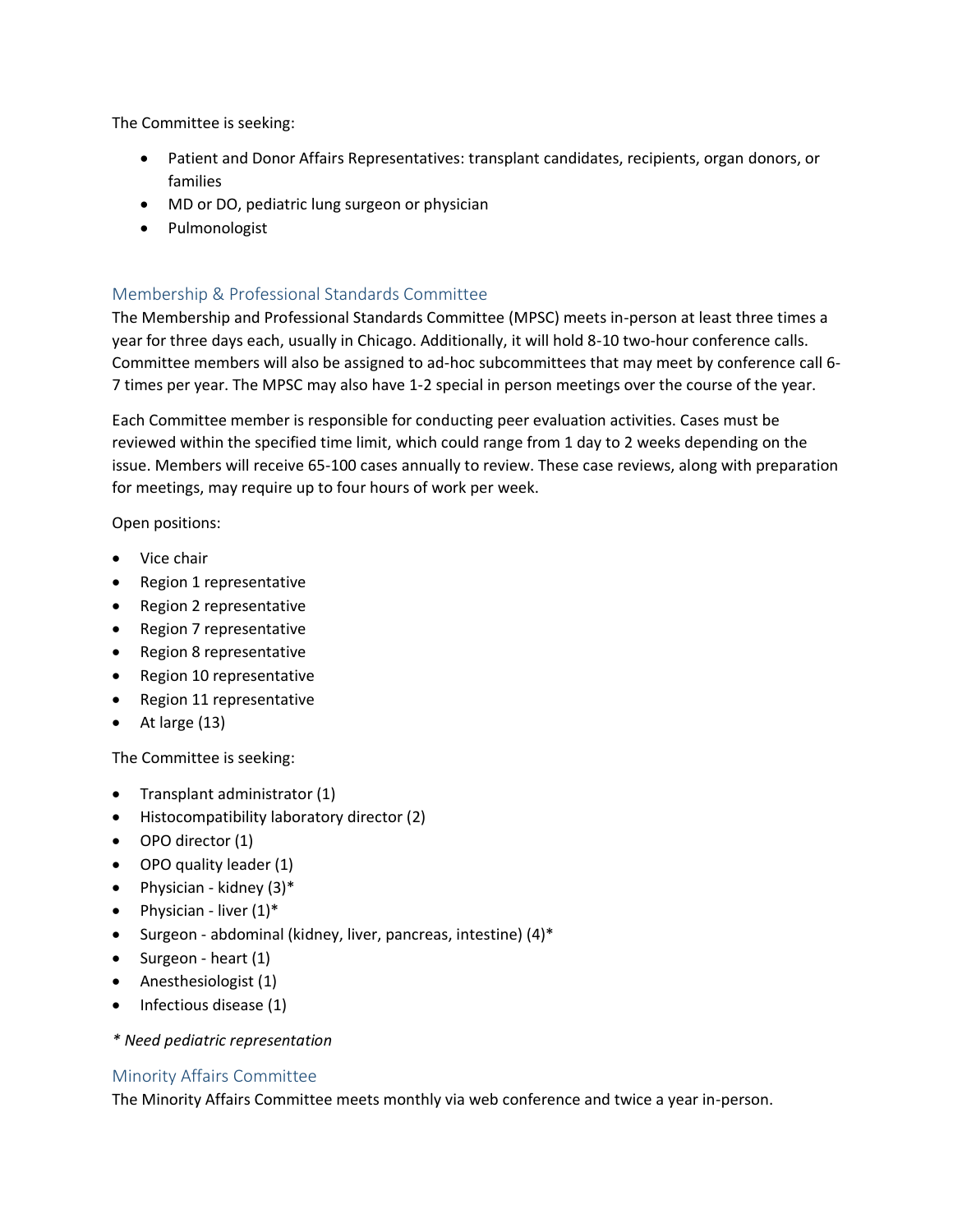Open positions:

- Vice Chair
- Region 2 representative
- Region 4 representative
- Region 10 representative
- At large (3)

The Committee is seeking:

- Transplant coordinator
- MD or DO, transplant surgeon
- MD or DO, pediatric medicine
- MD or DO, pediatric surgery
- Hepatologist
- Pulmonologist
- Patient and Donor Affairs Representatives: transplant candidates, recipients, organ donors, or families

### Operations & Safety Committee

The Operations and Safety Committee meets monthly via web conference and twice a year in-person.

Open positions:

- Region 4 representative
- Region 6 representative
- Region 9 representative
- At large (2)

The Committee is seeking:

- Transplant administrator
- MD or DO, thoracic surgeon or physician
- Transplant quality coordinator
- OPO representative, quality or operations

#### Organ Procurement Organization Committee

The Organ Procurement Organization (OPO) Committee meets monthly via web conference and twice a year in-person.

- Vice Chair
- Region 3 representative
- Region 7 representative
- Region 9 representative
- Region 10 representative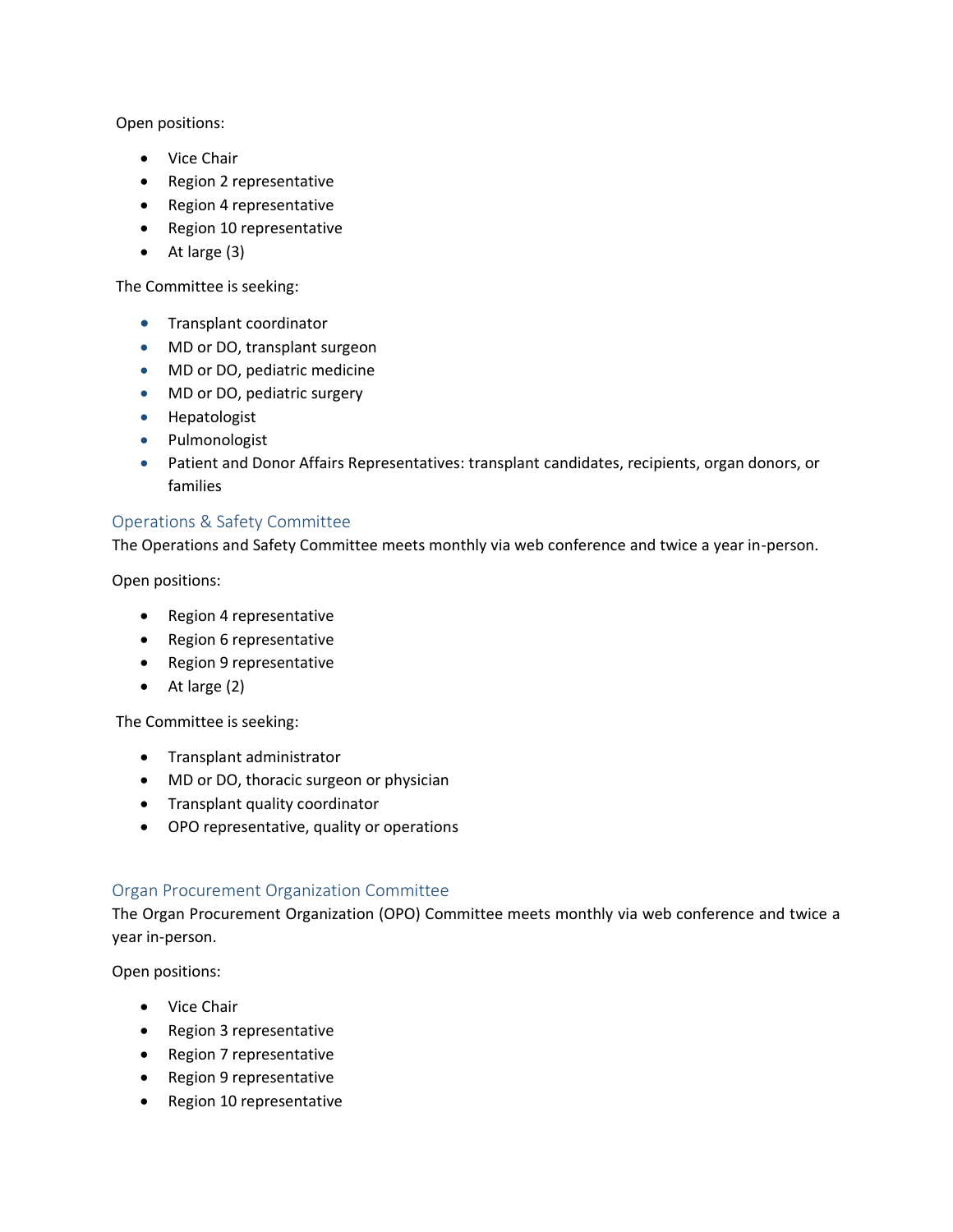- Region 11 representative
- At large (1)

- Abdominal transplant surgeon
- OPO executive
- OPO quality expertise
- OPO clinical officer
- Allocation/operations director
- Transplant coordinator, organ offer experience

## Pancreas Transplantation Committee

The Pancreas Transplantation Committee meets monthly via web conference and twice a year inperson.

Open positions:

- Vice Chair
- Region 3 representative
- Region 4 representative
- Region 5 representative
- Region 6 representative
- Region 9 representative
- Region 10 representative
- At large (2)

The Committee is seeking:

- Transplant coordinator
- Nephrologists
- Pancreas transplant surgeon
- Endocrinologist
- Islet expertise
- Patient and Donor Affairs Representatives: transplant candidates, recipients, organ donors, or families

#### Patient Affairs Committee

The Patient Affairs Committee meets monthly via web conference and twice a year in-person.

Open positions:

- Region 1 representative
- Region 7 representative
- Region 10 representative
- At large (1)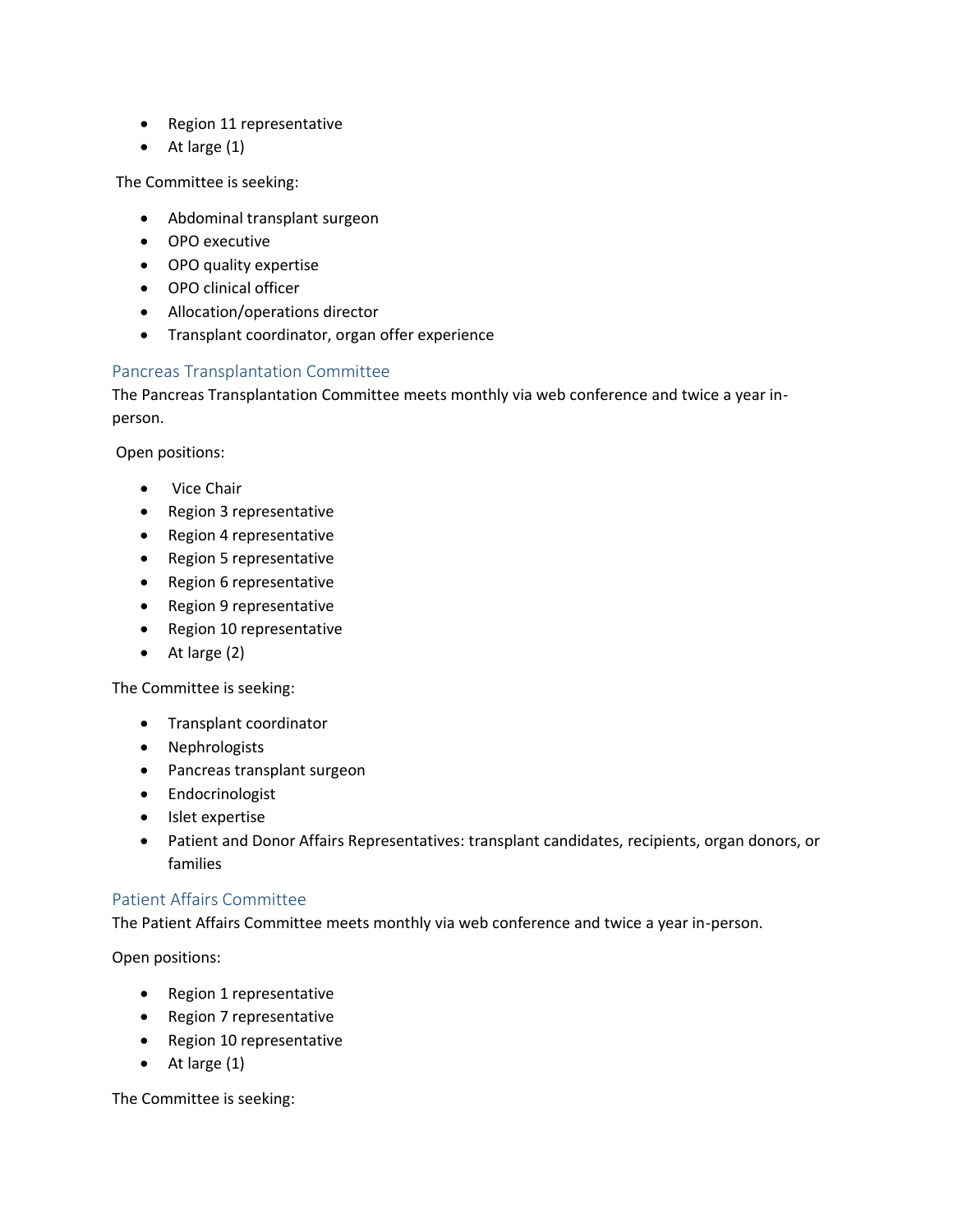- OPO representative
- Living donor
- Transplant recipient (liver, VCA, or multi-organ)
- MD or DO, transplant surgeon or physician

### Pediatric Transplantation Committee

The Pediatric Transplantation Committee meets monthly via web conference and twice a year in-person

Open positions:

- Region 1 representative
- Region 2 representative
- Region 6 representative
- Region 7 representative
- Region 8 representative
- At large (1)

The Committee is seeking:

- MD or DO, pediatric lung, heart, or intestine transplant
- Pediatric transplant coordinator
- Parent of pediatric candidate/recipient

#### Policy Oversight Committee

The Policy Oversight Committee meets monthly via web conference and twice a year in-person.

Open positions:

• Vice Chair

The Committee is seeking:

• Prior OPTN Committee leadership experience

#### Transplant Administrators Committee

The Transplant Administrators Committee meets monthly via web conference and twice a year in-person.

- Region 3 representative
- Region 4 representative
- Region 5 representative
- Region 9 representative
- Region 10 representative
- At large (2)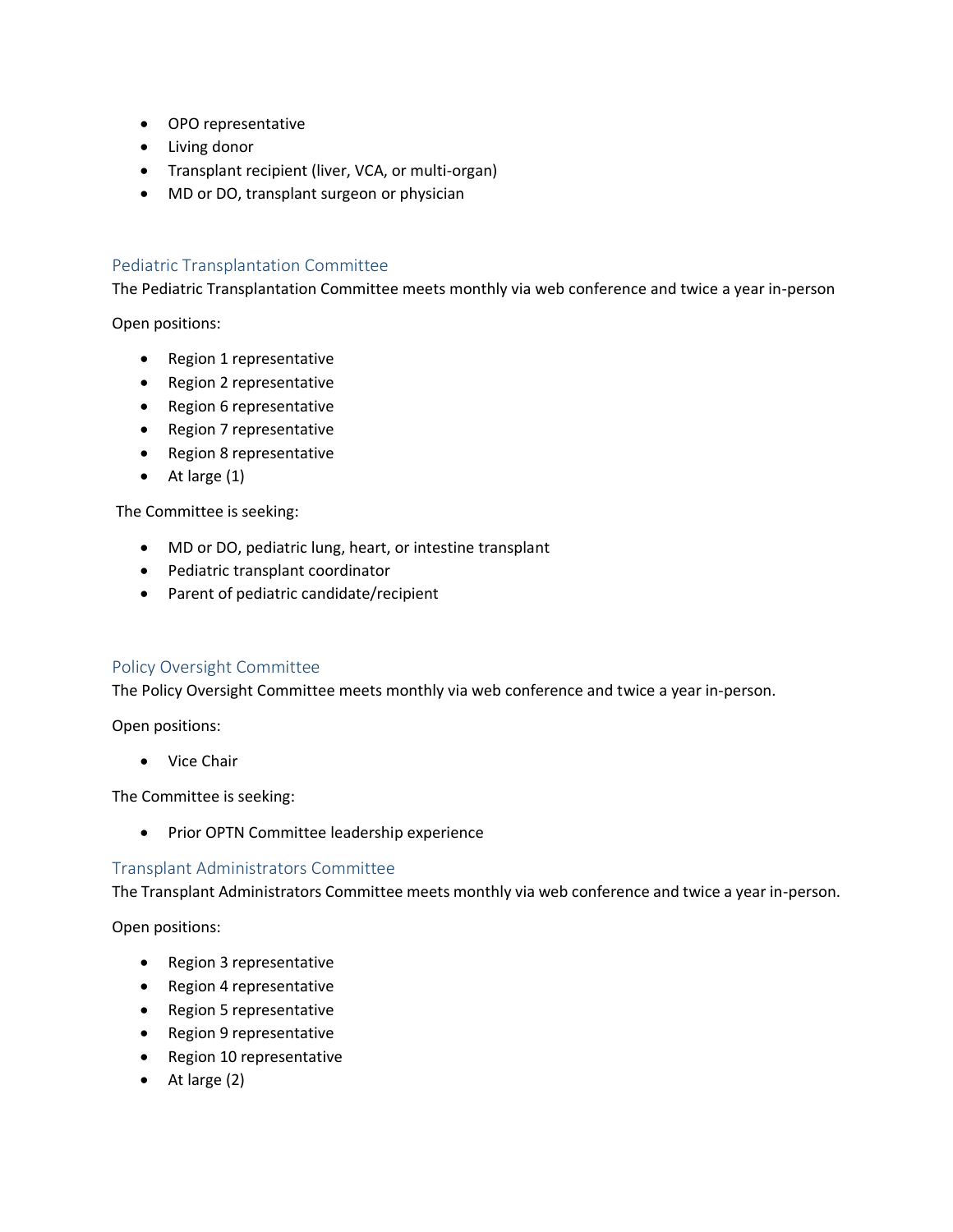- Transplant administrators
- OPO representative
- Operations administrator
- Patient and Donor Affairs Representatives: transplant candidates, recipients, organ donors, or families

### Transplant Coordinators Committee

The Transplant Coordinators Committee meets monthly via web conference and twice a year in-person.

Open positions:

- Vice Chair
- Region 7 representative
- Region 8 representative
- Region 9 representative
- Region 10 representative
- Region 11 representative
- At large (1)

The Committee is seeking:

- Patient and Donor Affairs Representatives: transplant candidates, recipients, organ donors, or families
- Kidney transplant coordinator, adult
- Living donor coordinator
- Liver transplant coordinator, adult
- Lung transplant coordinator, adult
- Multi-organ transplant coordinator, adult

#### Vascularized Composite Allograft Transplantation Committee

The Vascularized Composite Allograft (VCA) Committee meets monthly via web conference and twice a year in-person.

Open positions:

• At large (6)

- Transplant coordinator
- MD or DO, Ob/gyn
- Uterus transplant experience
- Psychologist/psychiatrist